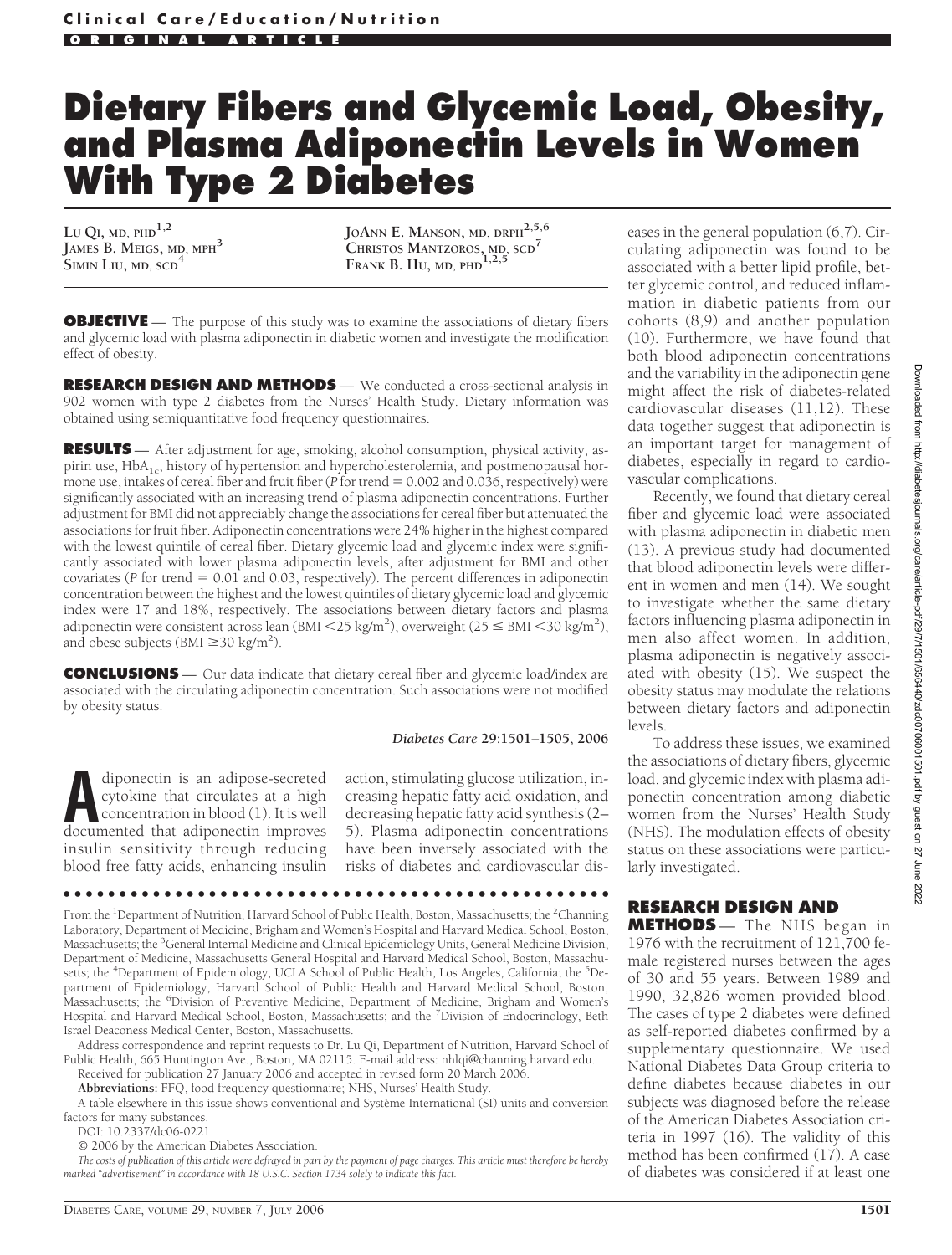## **Table 1—***Characteristics according to the quintiles of plasma adiponectin concentration (g/ml)*

|                                              | Plasma adiponectin quintiles |                  |                |               |                       |            |
|----------------------------------------------|------------------------------|------------------|----------------|---------------|-----------------------|------------|
| Variables                                    | Q1                           | Q2               | Q <sub>3</sub> | Q4            | Q5                    | $P$ value* |
| n                                            | 173                          | 180              | 185            | 179           |                       |            |
| Adiponectin                                  | $2.3 \approx (3.2)$          | $3.9(3.2 - 4.6)$ | $5.6(4.7-6.3)$ | 8.1(6.4–10.1) | $16.9 \, (\geq 10.2)$ |            |
| Age (years)                                  | 56                           | 59               | 60             | 58            | 58                    | 0.08       |
| BMI $(kg/m2)$                                | 31.9                         | 31.3             | 30.6           | 29.9          | 26.3                  | < 0.001    |
| Alcohol consumption (g/day)                  | 3.2                          | 2.4              | 2.3            | 3.4           | 2.4                   | 0.79       |
| Physical activity (MET/week)                 | 10.2                         | 12.6             | 12.6           | 14.1          | 16.1                  | < 0.001    |
| AlC $(\%)$                                   | 7.0                          | 7.0              | 6.9            | 6.6           | 7.1                   | 0.91       |
| Current smoker (%)                           | 17.3                         | 13.3             | 14.0           | 8.9           | 11.3                  | 0.36       |
| Family history of coronary heart disease (%) | 23.7                         | 22.8             | 25.4           | 20.1          | 23.8                  | 0.80       |
| History of hypertension (%)                  | 46.8                         | 45.0             | 49.1           | 40.2          | 34.6                  | 0.03       |
| History of hypercholesterolemia (%)          | 38.7                         | 37.8             | 46.5           | 38.5          | 39.5                  | 0.39       |
| Postmenopausal (%)                           | 66.9                         | 84.2             | 86.0           | 78.7          | 79.2                  | 0.004      |

Data are median (range) or mean. Data are from the 1990 questionnaire; physical activity data are from 1988 questionnaire. \*Linear regression model was used to test trend for continuous variables;  $\chi^2$  test was used for the categorical variables.

of the following was reported on the supplementary questionnaire: *1*) classic symptoms plus elevated fasting plasma glucose ≥7.8 mmol/l, random plasma glucose ≥11.1 mmol/l, and/or plasma glucose ≥11.1 mmol/l after ≥2 h during an oral glucose tolerance test; *2*) no symptoms but at least two elevated plasma glucose concentrations (by the above criteria) on different occasions; or *3*) treatment with oral hypoglycemic agents or insulin. This cross-sectional analysis included the 902 diabetic women who were free of cardiovascular diseases at blood draw and were measured for plasma adiponectin.

## Assessment of dietary intakes

Detailed dietary information was obtained through the use of semiquantitative food frequency questionnaires (FFQ). Participants were asked to report their average frequency of consumption of selected foods and beverages with a specified commonly used unit or portion size during the previous year. The reproducibility and validity of the dietary questionnaires were described previously (18,19). Briefly, the FFQ was administered twice to 173 nurses aged 34–59 years at an interval of  $\sim$ 1 year (1980– 1981), and four 1-week diet records for each subject were collected during that period. High correlation coefficients between the FFQ and multiple 7-day diet records were observed for carbohydraterich food items and foods with high as well as low glycemic indexes including white bread  $(0.71)$ , dark bread  $(0.77)$ , potatoes (0.66), cold breakfast cereal (0.79), cola beverages (0.84), apples (0.80), orange juice (0.84), yogurt (0.94),

broccoli (0.69), peanut butter (0.75), and fiber (0.56). We calculated glycemic load by multiplying the carbohydrate content of each food by its glycemic index (the blood glucose response to glucose was used as a standard 100) and then multiplied this value by the frequency of consumption and summed the values from all foods. The overall dietary glycemic index was calculated by dividing the average daily glycemic load by the average daily carbohydrate intake (20). Dietary fibers, glycemic index, and glycemic load were energy-adjusted using the residual method (21). To reduce within-subject variation and more accurately represent long-term diet, we used the cumulative average of nutrients from all available questionnaires up to blood draw.

### Assessment of plasma adiponectin and covariates

Plasma adiponectin concentrations were measured by competitive radioimmunoassay (Linco Research, St. Charles, MO) with a coefficient of variation of 3.4%. It had previously been demonstrated that adiponectin measurement has excellent intraclass correlation coefficients (as measured in participants over a 1-year period) that were not substantially affected by transport conditions (22). Anthropometric data and lifestyle factors were derived from the 1990 questionnaire that was most close to blood collection. BMI was calculated as weight in kilograms divided by the square of height in meters. Physical activity was expressed as metabolic equivalent task hours based on self-reported types and durations of activities over the previous year.

#### Statistical analyses

Dietary intake variables were analyzed in quintiles. A linear regression model was used to evaluate associations between dietary intakes and plasma adiponectin concentration. Tests for linear trend were calculated by assigning a median value for each quintile of intake and treated as continuous variables. Plasma adiponectin was logarithmically transformed to achieve a normal distribution. We adjusted for the potential confounding variables: age, BMI, smoking, alcohol consumption, physical activity,  $HbA_{1c}$  (A1C), history of hypertension, history of hypercholesterolemia, and postmenopausal hormone use. The effect modifications of obesity status (lean, BMI <25 kg/m<sup>2</sup>; overweight,  $25 \leq \text{BMI} \leq 30 \text{ kg/m}^2$ ; and obese, BMI  $\geq$  30 kg/m<sup>2</sup>) on dietary factors were tested by introduction of a cross-product term into the model. We used the SAS statistical package for all analyses (SAS, version 8.2 for UNIX; SAS Institute, Cary, NC). All *P* values are two-sided.

**RESULTS** — The participant characteristics at blood collection by the quintiles of plasma adiponectin are shown in Table 1. Women in the highest quintile were leaner, engaged in more physical activity, and were less likely to have had a history of hypertension at baseline than those in the lowest quintile of plasma adiponectin.

Among the types of dietary fiber, we found that the intakes of cereal fiber (*P* for trend  $= 0.002$ ) and fruit fiber (*P* for trend  $= 0.036$ ) were significantly associated with an increasing trend of plasma adiponectin concentrations, adjusting for age, smoking, alcohol consumption,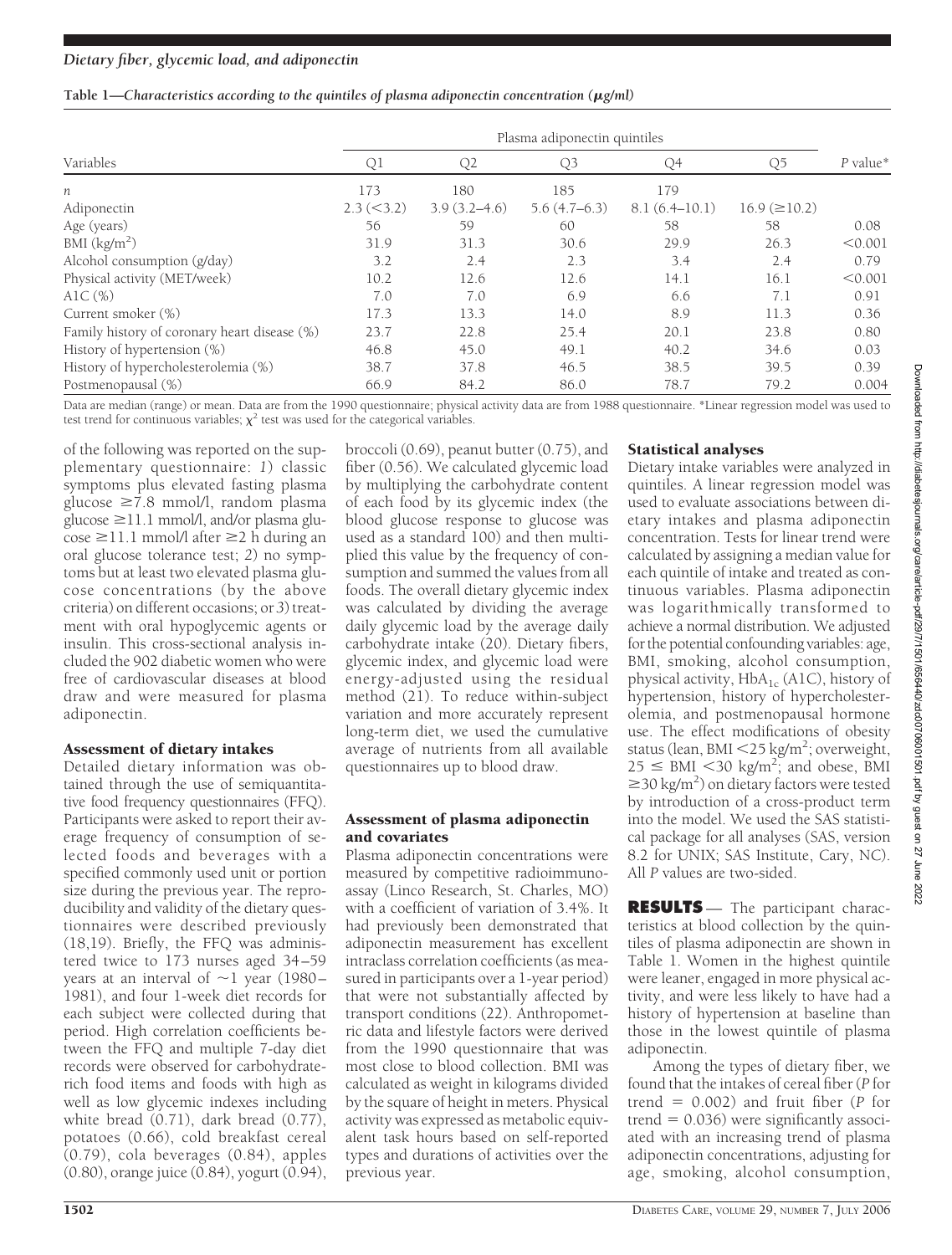# **Table 2—***Adjusted associations between dietary fibers (g/day) and plasma adiponectin\**

|                 | Q1         | Q2            | Q3            | Q <sub>4</sub> | Q <sub>5</sub> | P for trend |
|-----------------|------------|---------------|---------------|----------------|----------------|-------------|
| Total fiber     | 15.6 (166) | 18.9 (158)    | 21.6(139)     | 24.8 (156)     | 30.9 (138)     |             |
| Range           | $<$ 17.6   | $17.6 - 20.3$ | $20.3 - 23.1$ | $23.2 - 27.1$  | $\geq$ 27.2    |             |
| Without BMI     | 6.9        | 7.3           | 7.3           | 8.0            | 7.7            | 0.15        |
| With BMI        | 7.0        | 7.5           | 7.5           | 7.6            | 7.6            | 0.34        |
| Cereal fiber    | 3.5(159)   | 5.0(148)      | 6.2(162)      | 7.5(143)       | 10.0(142)      |             |
| Range           | $<$ 4.4    | $4.4 - 5.6$   | $5.6 - 6.9$   | $6.9 - 8.6$    | $\geq 8.6$     |             |
| Without BMI     | 6.7        | 7.1           | 7.1           | 8.1            | 8.3            | 0.002       |
| With BMI        | 6.9        | 7.3           | 7.2           | 8.0            | 7.9            | 0.01        |
| Vegetable fiber | 4.1(160)   | 5.8(151)      | 6.9(151)      | 8.5(151)       | 11.6(144)      |             |
| Range           | < 5.1      | $5.1 - 6.3$   | $6.3 - 7.7$   | $7.7 - 9.6$    | $\geq 9.6$     |             |
| Without BMI     | 7.6        | 7.9           | 7.5           | 7.2            | 7.0            | 0.12        |
| With BMI        | 7.6        | 8.0           | 7.5           | 7.1            | 7.2            | 0.16        |
| Fruit fiber     | 1.8(160)   | 3.3(160)      | 4.7(153)      | 6.0(144)       | 8.5(140)       |             |
| Range           | 2.6        | $2.6 - 4.0$   | $4.0 - 5.3$   | $5.3 - 6.9$    | $\geq 6.9$     |             |
| Without BMI     | 6.7        | 7.5           | 6.8           | 8.0            | 8.3            | 0.036       |
| With BMI        | 6.8        | 7.5           | 6.9           | 8.0            | 8.2            | 0.06        |

Data are median (n) unless otherwise indicated. \*Adjusted for age, smoking, alcohol consumption, physical activity, A1C, history of hypertension or hypercholesterolemia, and postmenopausal hormone use.

physical activity, aspirin use, A1C, history of hypertension and hypercholesterolemia, and postmenopausal hormone use (Table 2). Further adjustment for BMI did not appreciably change the associations for cereal fiber but attenuated the associations for fruit fiber to be nonsignificant. Adiponectin concentrations were 24% higher in the highest compared with the lowest quintile of cereal fiber. The intakes of total fiber and vegetable fiber were not significantly associated with adiponectin concentrations.

In the models without adjustment for

BMI, dietary glycemic load and glycemic index were not significantly associated with plasma adiponectin (*P* for trend 0.06 and 0.12, respectively). After further adjustment for BMI, both dietary glycemic load ( $P$  for trend  $= 0.01$ ) and glycemic index  $(P = 0.03)$  were associated with a significantly decreasing trend of plasma adiponectin (Fig. 1). The percent differences in adiponectin concentrations between the highest and the lowest quintiles of dietary glycemic load and glycemic index were 17 and 18%, respectively.

There was no significant effect modi-

fication by obesity status (lean, BMI <25  $\text{kg/m}^2$ ; overweight, 25  $\leq$  BMI  $\lt$ 30 kg/  $m^2$ ; and obese, BMI  $\geq$ 30 kg/m<sup>2</sup>) on the associations between dietary factors and plasma adiponectin levels  $(P > 0.05)$ . When the joint effects of dietary factors and adiposity were examined (Fig. 2), we found that individuals who were lean and had either the highest intake of cereal fiber or the lowest glycemic load had the highest plasma adiponectin levels, whereas those who were obese and had either the lowest cereal fiber intake or the highest glycemic load had the lowest



Figure 1—*Geometric means of plasma adiponectin concentration by quintiles of dietary glycemic load and glycemic index. The analyses were adjusted for age, smoking, alcohol consumption, physical activity, aspirin use, A1C, history of hypertension and hypercholesterolemia, postmenopausal hormone use, and BMI.*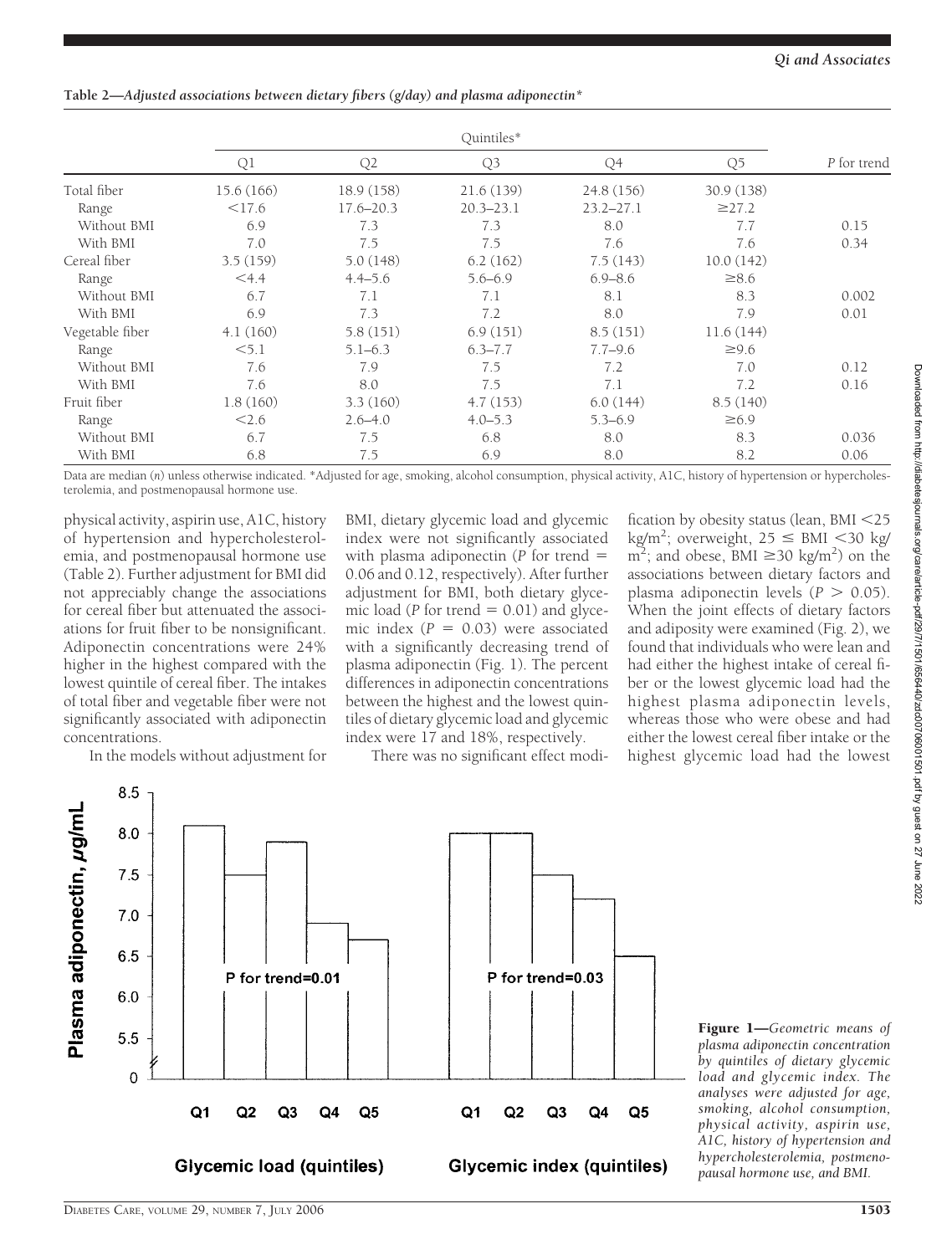

Figure 2—*Adjusted plasma adiponectin according to joint classifications of dietary cereal fiber*  $(A)$ , glycemic load  $(B)$ , and obesity status in lean  $(BMI < 25 \text{ kg/m}^2)$ , overweight  $(25 \leq BMI < 30$  $kg/m^2$ ), and obese subjects (BMI  $\geq$ 30 kg/m<sup>2</sup>). The analyses were adjusted for age, smoking, *alcohol consumption, physical activity, aspirin use, A1C, history of hypertension and hypercholesterolemia, and postmenopausal hormone use.*

plasma adiponectin. It appears that the increment of adiponectin levels associated with higher cereal fiber intake or lower glycemic load cannot counteract the reduction in plasma adiponectin caused by excess weight and obesity.

**CONCLUSIONS** — In this crosssectional analysis of 902 diabetic women, intake of cereal fiber was associated with significantly higher plasma adiponectin levels. Dietary glycemic load and glycemic index were inversely associated with

adiponectin concentrations. These associations were independent of BMI and other covariates. The obesity status did not modify the relations between dietary factors and plasma adiponectin. In addition, higher intake of cereal fiber and lower glycemic load did not counteract the increase in adiponectin levels conferred by excess weight and obesity.

Little is known about the effects of habitual intake of specific dietary components on blood adiponectin in humans. Recently, Pischon et al. (23) examined the

predictive roles of dietary components on plasma adiponectin among healthy men in the Health Professional Follow-up Study (HPFS) cohort. They found that a carbohydrate-rich diet with a high glycemic load was associated with lower adiponectin concentrations. In an earlier analysis, we found that intake of dietary cereal fiber was associated with a higher concentration of plasma adiponectin whereas dietary glycemic load and glycemic index were inversely associated with adiponectin concentration in men with type 2 diabetes (13). The associations observed in diabetic women are highly consistent with those we found in diabetic men.

The dietary factors (fibers and glycemic load/index) may affect plasma adiponectin through modulation of blood glucose, because a diet rich in some types of fiber could lower glucose concentrations (24), whereas a diet high in glycemic load/index may increase blood glucose (25,26). Blood glucose has been inversely correlated with the expression of adiponectin in adipose tissue (27). By contrast, a glucose-enriched diet markedly reduces adiponectin expression in adipose tissue (28). Of note, a recent study suggested that glycemic index and glycemic load may not reflect the glycemic response to food adequately because numerous factors influencing the effect of a food on blood glucose levels may not be captured by these measures (29). This suggests that other mechanisms may also underlie the observed associations between dietary glycemic load/index and adiponectin levels.

Circulating adiponectin concentrations are reduced in obese individuals (15). Adjustment for BMI slightly attenuated the associations between dietary fibers (cereal fiber and fruit fiber) and plasma adiponectin but somewhat improved the associations between dietary glycemic load/index and adiponectin levels. These observations suggest that the change in adiposity or related factors may partly mediate the effects of dietary fibers on plasma adiponectin but not the effects of glycemic load/index. In addition, our data indicate that obesity status did not modify the associations between dietary factors and plasma adiponectin.

We used multiple measurements for dietary intakes that not only reduce measurement error but also provide the unique opportunity to evaluate the effects of long-term intake. However, the cross